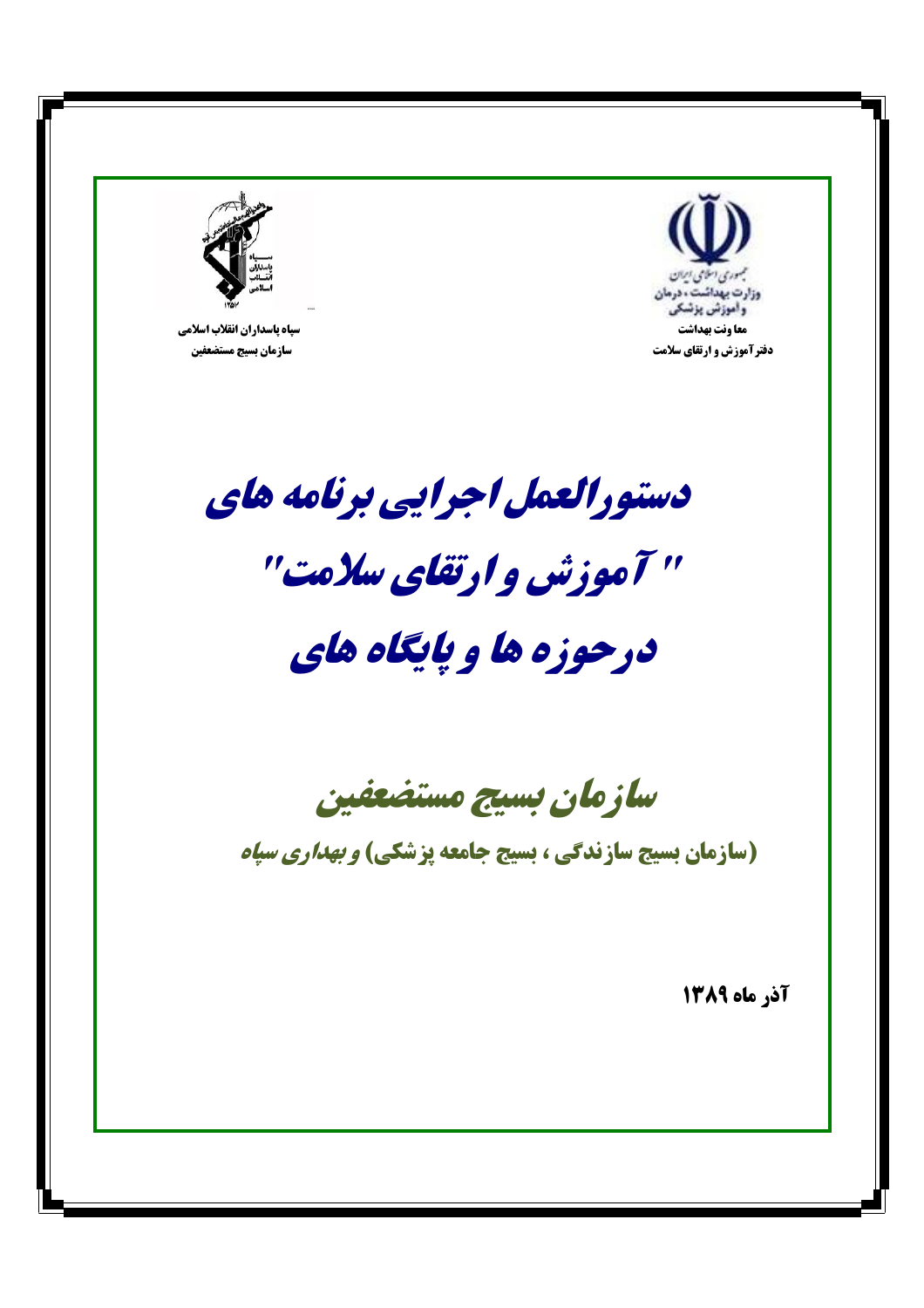## دستورالعمل اجرایی برنامه های آموزش و ارتقای سلامت در حوزه ها و پایگاه های بسیج

مقدمه:

توسعه ارتباطات حوزه سلامت و جلب مشارکت فعالانه گروه های هدف و لایه های مختلف اجتماعی در راستای آموزش سلامت همگانی، ترویج فرهنگ و مفاهیم سلامت، تعمیق برنامه های سلامت در جامعه و توسعه رفتار های سالم از راهبردهای اصلی ارتقای سلامت جامعه(Health Promotion) محسوب شده و جزیی از تعهدات کلیهٌ کشور ها در قبال اجلاس ۲۰۰۵ بانکوک می باشد.

توسعه پایدار اجتماعی زمانی محقق می شود که مشارکت عمومی و همیاری تک تک افراد جامعه در ورای آن تبلورداشته باشد و سلامت نیز به عنوان شاهراه توسعه پایدار فرایندی همگانی و عمومی است. بدین معنی که اگر همگان در سلامت صاحب نقش و وظیفه نشوند و احساس مسوولیتی نداشته باشند سلامت جامعه به واقعیت نخواهد پیوست. در این میان سلامت انسان به عنوان محورتعا لی جامعه و سلامت عامه یکی از اساسی ترین مبانی توسعه پایدار سلامت و همچون پشتوانه ای محکم برای رشد و تکامل اجتماعی مے باشد.

به همین منظور تأمین و توسعه سلامت انسان و توسعه پایدار اجتماعی زما نی عملی و قابل وصول خواهد بود که فرد فرد اعضاء جامعه و کلیه سازمانها و نهاد های اجتماعی در قبال آن احساس مسوولیت و مشار کت کنند.

در جامعه دینی ما بسیج یکی از الطاف جلیه خداوندی است که بر ملت و انقلاب اسلامی ارزانی شد، بدون شک نقش پر صلابت نیروی مقاومت بسیج کشور در عرصه های مختلف دفاعی، علمی، فرهنگی، سازندگی و عمراني و… بر هيچ كس پوشيده نيست. و از طرفي تأمين، حفظ و ارتقاي سلامت جامعه امري واجب است و در این عرصه نیز توانمند سازی جامعه بسیجیان کشور میتواند زینت بخش این طریق الهی باشد .

آموزش سلامت به نوجوانان و جوانان بسیجی کشور از یکسو موجب افزایش دانش، نگرش و مهارت آنان شده و پاعث می شود تا زندگی فردی، خانوادگی و اجتماعی سالم تری داشته پاشند و از سوی دیگر آنان را به الگوی عملی و مروج سالم زیستن برای هم سن و سالان، نوجوانان و جوانان مبدل می سازد .

در راستای تدوین بسته های راهنمای آموزش سلامت تحت عناوین (( بسیجی الگوی زندگی سالم، تغذیه سالم برای تندرستی، پیشگیری از اعتیاد، فعالیت بدنی و ورزش، سلامت روان و پیشگیری از ابتلا به ایدز)) و اجرایی نمودن تفاهمنامه فیمابین *سازمان بسیج مستضعفین و* وزارت بهداشت، درمان و آموزش پزشکی مراتب ذیل برای اجرای برنا مه های مشترک مورد توافق قرار گرفت .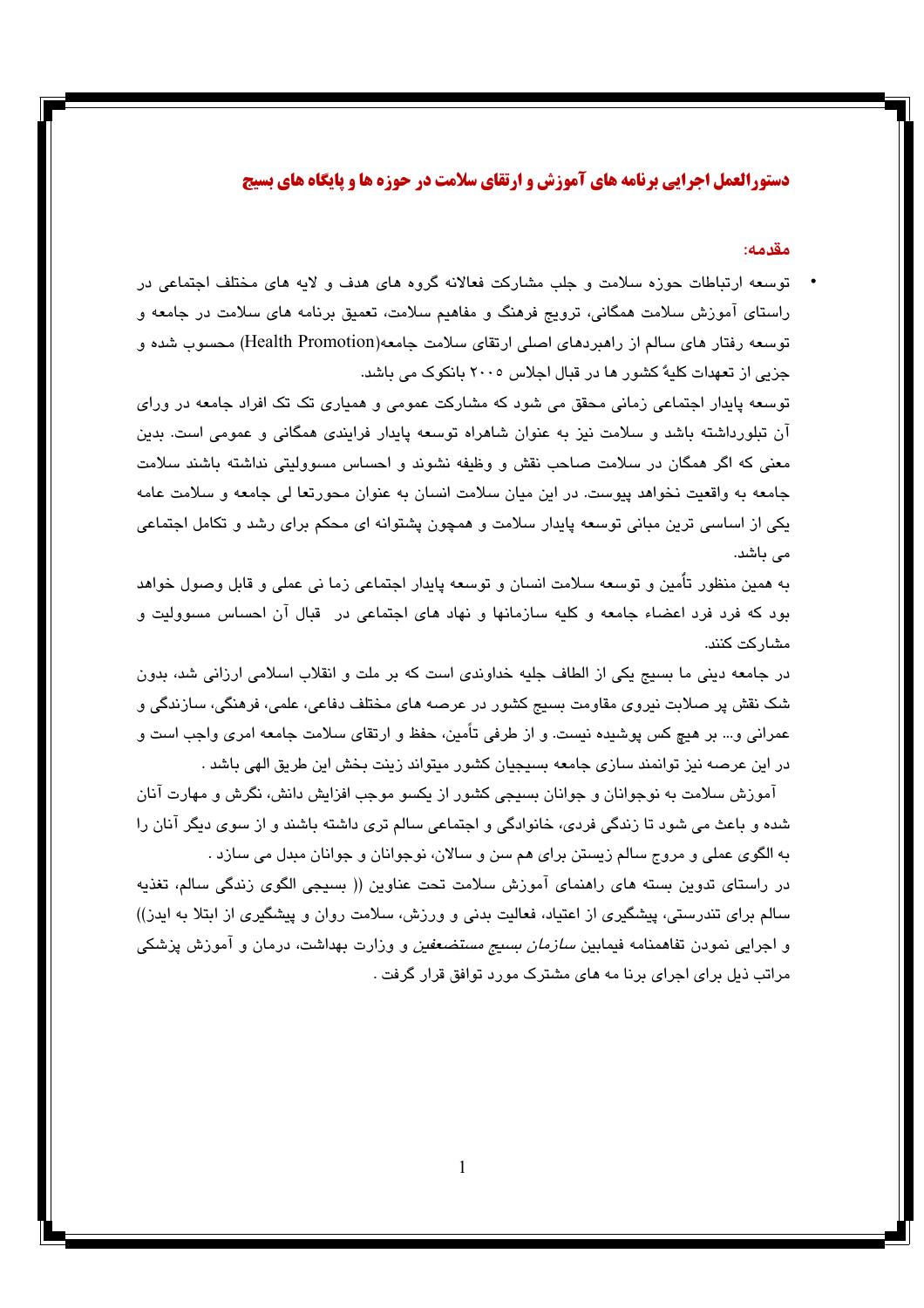## **:**

- *یاوران بسیجی سلامت:* در این دستورالعمل به مربیان بسیج، یاوران بسیجی سلامت اطلاق **. ()**
- ک*میته اجرایی– آموزشی دانشگاه/دانشکده:* به کمیته ای گفته می شود که در محل ستاد معاونت **ب**هداشتی دانشگاه/ دانشکده تشکیل می گردد.
- ک*میته اجرایی- آموزشی شهرستان:* به کمیته ای گفته می شود که در دانشگاه ها یا دانشکده هایی که بیش از یک شهرستان دارند، در محل مرکز بهداشت شهرستان تشکیل می گردد. لازم به ذکر است که در دانشگاه/دانشکده دارای یک شهرستان، کمیته اجرایی- اموزشی دانشگاه/ دانشکده، وظایف این کمیته را نیز با حفظ وظایف خود بعهده دارد.

#### **مغاد تغاهمات :**

- ۱) ترویج مفاهیم شیوه زندگی سالم به منظور، تامین، حفظ و ارتقای سلامت در سطح جامعه بسیجیان در قالب برنامه های مشترک.
- ۲) بکارگیری امکانات و ظرفیت های مشترک(بهداری سپاه، بسیج جامعه پزشکی و بسیج سازندگی) و دانشگاه های علوم پزشکی سراسر کشور در زمینه اموزش و ارتقای سلامت جامعه بسیجیان در قالب مداخلات آموزش سلامت در حوزه ها و یا یگاه های بسیج.
	- **/1 RS HI 6 6 )0!1 6 (# 685 68 -/ (3**
		- ۴) برگزاری دوره های آموزشی برای گروه های هدف در حوزه ها و پایگاه ها توسط مربیان بسیج.
- ۵) طراحی و ایجاد نظام اطلاع رسانی متمرکز از فعا لیت های مشترک در زمینه سلامت در سطح جامعه **بسيجيان.** 
	- ۶) هماهنگی، هدایت، نظارت و ارزشیابی موضوعات مشترک سلامت.

## **:R, W**

**ت**امین، حفظ و ارتقای سلامت جامعه بسیجیان با توانمند سازی احاد انها برای مراقبت از سلامت خود و **.) (#!/>**

#### **:^\_"> W**

- ۱) ارتقای میزان آگاهی، دانش سلامت و مهارت مربیان بسیج .
- ۲) ارتقای میزان آگاهی، دانش سلامت و مهارت بسیجیان حوزه ها و پایگاه های بسیج و خانواده های آنها.
	- **.. (#!/> # 6 "N ! (3**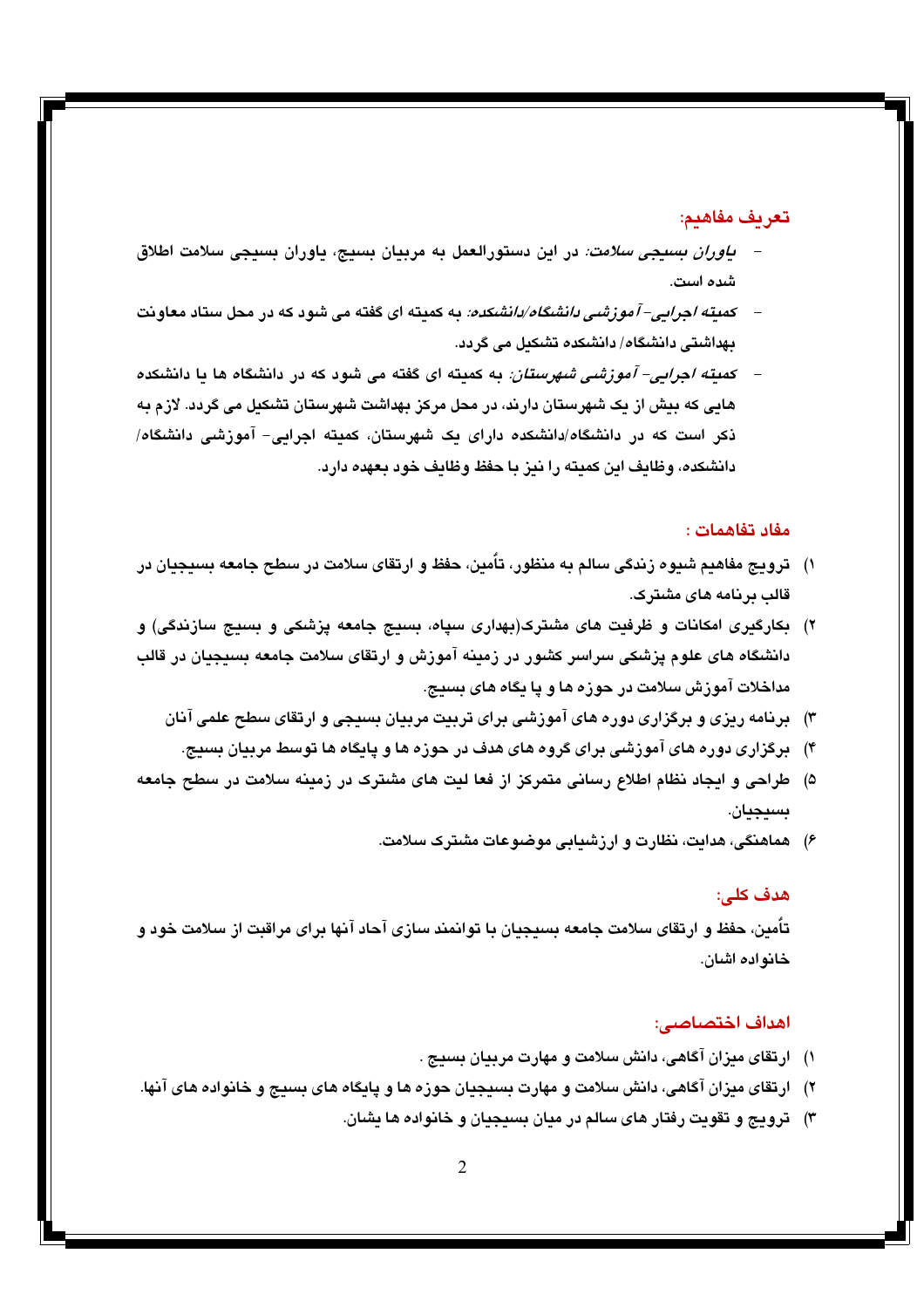## گر و ه های هدف بر نامه:

- ۱) بسیجیان حوزه ها، پایگاه ها، گردان های عاشورا و الزهرای بسیج سراسر کشور.
- ۲) خانواده بسیجیان حوزه ها، پایگاه ها، گردان های عا شورا و الزهرای بسیج سراسر کشور.

## استراتژیها:

- ۱) ټوسعه و ټروپج آموزش مربيان بسيج.
- ۲) قوانمند سازی بسیجیان و خانواده هایشان.
- ۳) حمایت و تقویت بستر آموزش، ارتباطات، اطلاعات و بکارگیری بسیجیان برای مشارکت در برنامه های آمو ; ش سلامت.

## فعالىتها:

- <sup>۱</sup>) تشکیل کمیته مشترک سیاست گذاری و برنامه ریزی در سطح ملی، ستاد دانشگاه ها /دانشکده ها، سیاه هاى استانى ونواحى تابعه
	- ۲) طراحی و برگزاری دوره های آموزشی برای مربیان بسیج.
	- ۳) طراحی و برگزاری دوره های آموزشی برای بسیجیان و خانواده های آ نها توسط مربیان بسیج.
		- <sup>٤</sup>) طراحي و ايجاد نظام اطلاع رساني توسط كميته هاي اجرايي– آموزشي.
			- °) یایش، نظارت و ارزشیایی برنامه ها بطور مشترک.

## تعهدات وزارت بهداشت، درمان و آموزش پزشکی:

- ۱) مشارکت در تشکیل کمیته مشترک سیاستگذاری
	- ۲) تعیین اولویتها و برنامه ریزی
- ۳) مشارکت در تدوین دستورالعمل اجرایی و برنامه تفصیلی طرح.
- ۴) تأمین منابع نیروی انسانی برای برگزاری دوره های آموزشی.
	- ۵) \_ برگزاری دوره ها و جلسا ت آموزشی برای مربیان بسیج.
		- ۶) نظارت بر دوره ها و جلسا ت آموزشی مربیان بسیج.
- ۷) صدور و ارایه گواهی مشترک دوره های آموزشی برای مربیان بسیج.
	- ۸) پایش، نظارت و ارزشیابی برنامه ها به طور مشترک.
- ۹) تهیه منابع آموزشی مورد لزوم برای اجرای برنامه های آموزشی (متون چایی آموزشی و ترجیحاً رسانه های تصویری و دیجیتال .
	- ۱۰) همکاری در تهیه و ارسال گزارش ها از دستاورد های برنامه.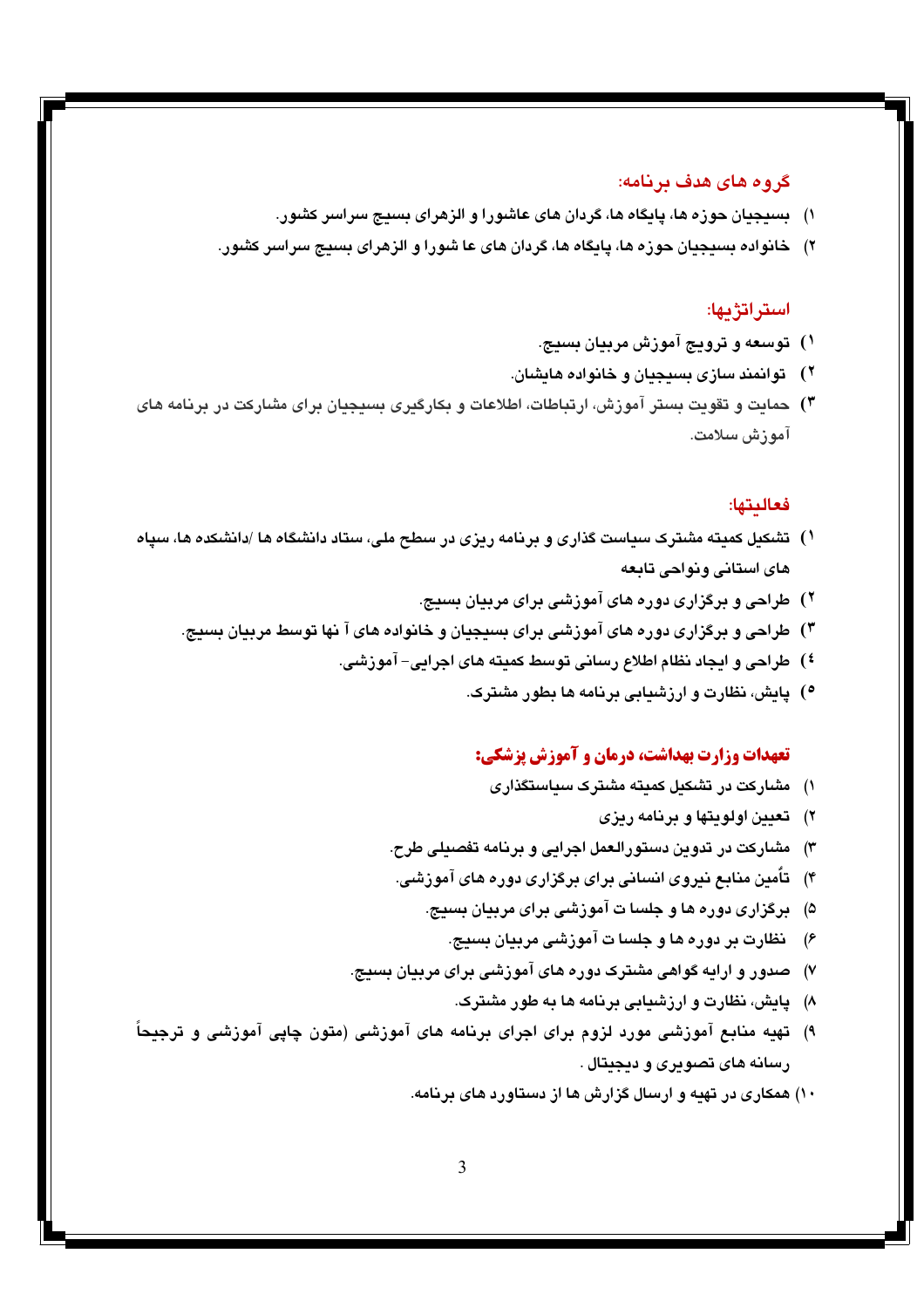#### **تعهدات** *سازمان بسیج مستضعفین(* **بسیج سازند گی، بسیج جامعه پزشکی) و بهداری سپاه**

- ۱) مشارکت در تشکیل کمیته مشترک سیاستگذاری در سطح ملی و تعیین اولویتها و برنامه ریزی در سطح ستاد استانها.
	- ۲) مشارکت در تدوین دستورالعمل اجرایی و برنامه تغصبلی طرح.
	- ۳) معرفی بسیجیان واجد شرایط جهت شرکت در دوره مربی گری.
	- <sup>٤</sup>) برگزاری دوره ها و جلسات آموزشی برای بسیجیان و خانواده آنها.
		- °) مشارکت و همکاری در بسیج اطلاع رسانی.
		- <sup>۲</sup>) پایش، نظارت و ارزشیابی برنامه ها به طور مشترک.
		- ۷) ) )همکاری در تهیه و ارسال گزارش ها از دستاورد های برنامه.

#### ساختارو شرح وظايف كميته ها:

#### الف: كمىتە كشورى:

اعضـا: یک نفر نماینده از هر کدام از سازمانهای بسیج سازندگی، بهداری سپاه، بسیج جامعه پزشکی و دفترآموزش و ارتقای سلامت وزارت بهداشت.

#### وظائف:

- ۱) سیاستگذاری برنامه های آموزشی.
- ۲) بازنگری دوره ای برنامه بر حسب ضرورت و ارایه بازخورد.
- ۳) تعیین چارچوب اجرایی و ابلاغ برنامه نیازسنجی، تعیین سرفصلها و عناوین رسانه های آموزشی تصويري و ديجيتال و تصويب محتوا و متون چايي تهيه شده با هماهنگي ادارات كل و دفاتر حوزه معاونت بهداشت<del>.</del>
	- ۴) فراهم سازی زمینه لازم جهت اجرای آموزش مورد نظر برای مربیان بسیج و مربیان دانشگاه.
- ۵) طراحی و اجرای کلاس ها و کارگاه های آموزشی در موضوعات مورد نظر برای مربیان بسیج و مربیان دانشگاه در سطح کشور.
	- ۶) حمایت و پشتیبانی از ایجاد کمیته های اجرایی آموزشی مورد نیاز
		- ۷) دریافت گزارشات، بررسی و بازخورد.
		- ۸) پایش و نظارت بر فعالیتهای برنا مه.

ب: کمیته اجرایی– آموزشی (دانشگاه / دانشکده):

اعضا: سه نفر از <del>(</del>بهداری سیا*ه،* سازمان بسیج سازندگی و بسیج جامعه یزشکی<del>)</del> و سه نفر نماينده ازدانشگاه/ دانشكده (معاون بهداشتی یا نماينده تام الاختيارشان، كارشناس مسوول آموزش سلامت حوزه معاونت بهداشتی و یک نفر از مربیان دانشگاه).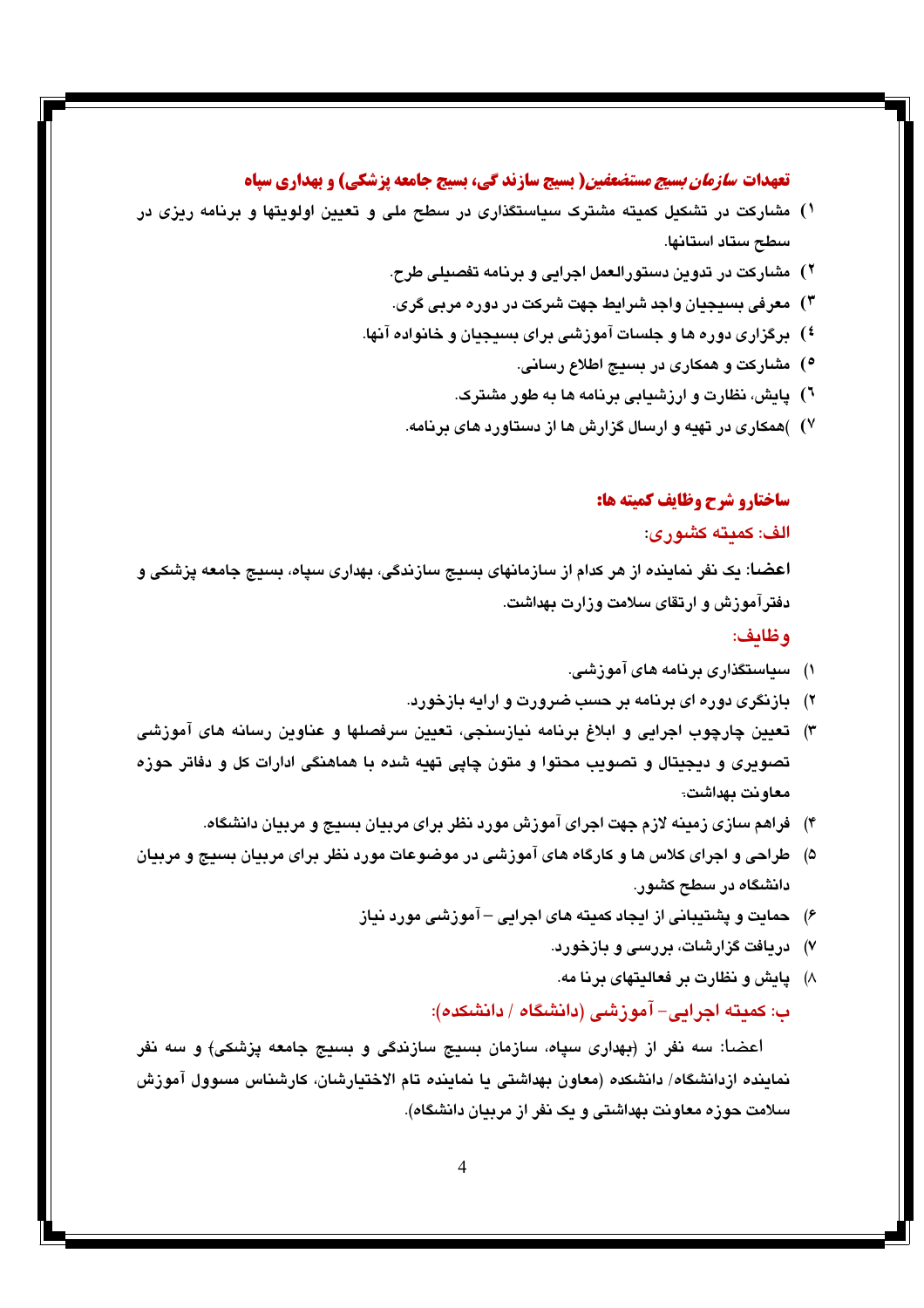## وظائف:

- ۱) طراحی و تدوین برنامه عملیاتی طرح با توجه به شرح فعالیت مصوب کمیته کشوری.
	- ۲) برگزاری جلسات و پیگیری اجرای مصوبات جلسات.
- ۳) مشاركت فعال در توجيه نمودن روٌساي دانشگاه /دانشكده، فرماندهان بسيج، اعضاي كميته شهرستان و نيروهای محيطی درگير نسبت به اين طرح.
- ۴) طراحی و اجرای دوره های آموزشی پیش بینی شده بر اساس راهنما های آموزشی شیوه زندگی سالم و محتوای راهنمای آموزشی تربیت مربی و سایر منابع آموزشی برای مربیان بسیج
	- ۵) ټولند و چاپ متون آموزشي و رسانه های تصويري و ديجيتال.
		- ۶) پایش و ارزشیابی روند اجرای برنامه ها.
	- ۷) نظارت بر طراحی و اجرای دوره های آموزشی اجرا شده توسط مربیان بسیج
- ۸) جمع آوری اطلاعات، اصلاح و تکمیل جدول گزارش فعالیتهای آموزشی ۶ ماهه و ارسال به کمیته کشوری و همچنین ارسال نتایج گزارشات به فرمانده سیاه و ریاست (دانشگاه / دانشکده). تبصره: دانشگاه/دانشکده هایی که دارای یک شهرستان می باشند علاوه بر انجام وظایف کمیته اجرایی-آموزشی دانشگاه/دانشکده، وظایف کمیته اجرایی – آموزشی شهرستان را هم به عهده دارند.

ج: کمیته اجرایی– آموزشی شهرستان:

سه نفر از بسیج شهرستان(بهداری سیاه، سازمان بسیج سازندگی و بسیج جامعه یزشکی) و سه نفر نماینده از مرکز بهداشت شهرستان (معاون بهداشتی یا نماینده تام الاختیار ایشان، کارشناس مسوول آموزش سلامت و یک نفر از مریبان دانشگاه).

#### وظائف:

- ١) اجرايي نمودن برنامه عملياتي مصوب كميته اجرايي–آموزشي ستاد معاونت بهداشت دانشكاه/دانشكده.
	- ۲) برگزاری جلسات و پیگیری اجرای مصوبات آنها.
	- ۳) مشارکت فعال در آشنا نمودن فرما ند هان نواحی، حوزه ها و یا یگاه های بسیج نسبت به این طرح.
- ۴) اجرای دوره های آموزشی پیش بینی شده از راهنما های آموزشی شیوه زندگی سالم و محتوای راهنمای آموزش تربیت مربی و سایر منابع آموزشی و ترجیحاً رسانه های تصویری و دیجیتال برای يسيجيان و خانواده هاي آنها.
- ۵) ټوزيع متون آموزشي چايي و ترجيحاً رسانه هاي تصويري و ديجيتال براي بسيجيان و خانواده هاي آنها
	- ۶) پایش و ارزشیابی روند اجرای برنامه ها.
- ۷) نظارت بر اجرای دوره های آموزشی که توسط مربیان بسیج برای بسیجیان حوزه، یا یگاه و خانواده های آنها انجام می شود.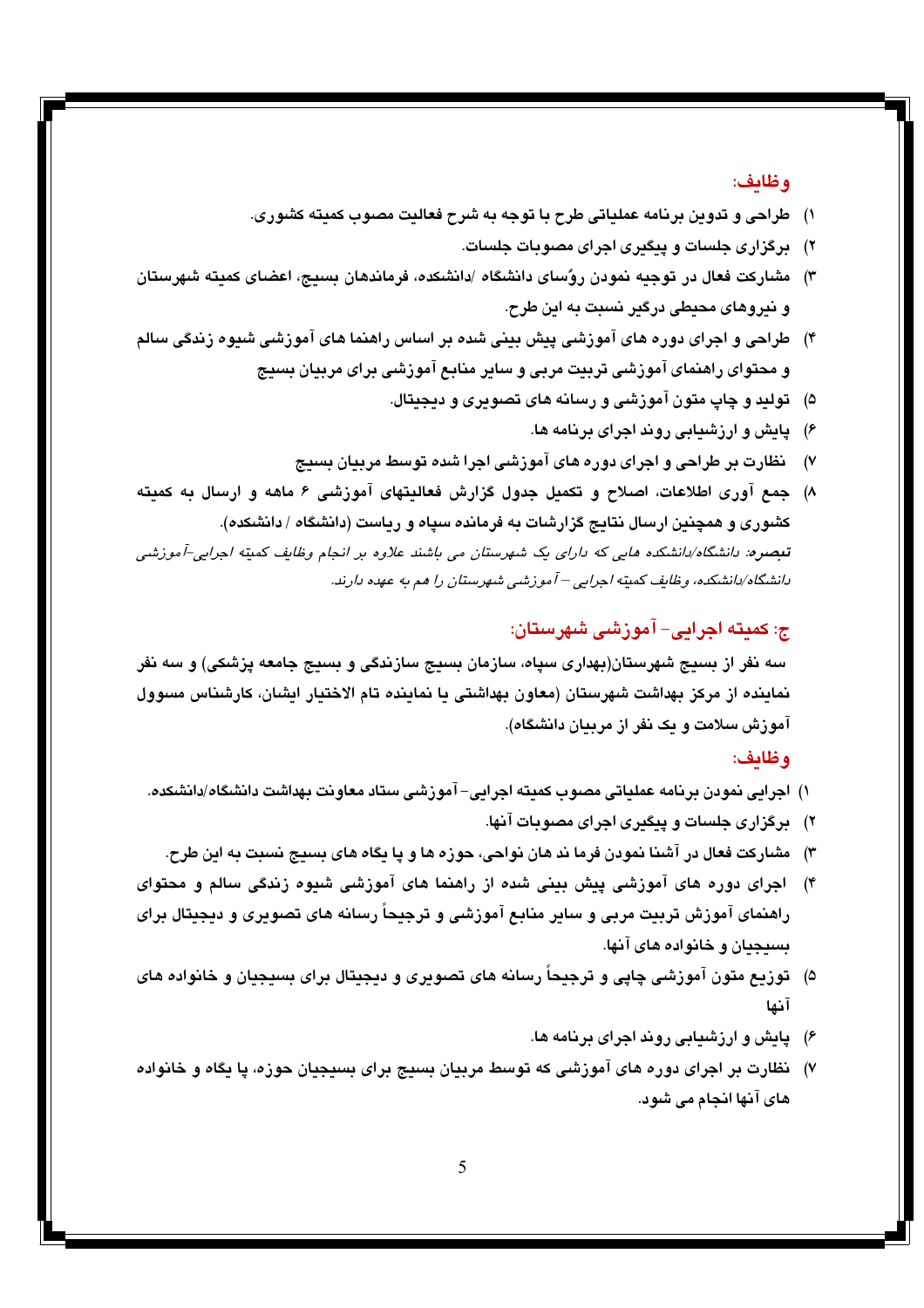۸) جمع آوری اطلاعات، اصلاح و تکمیل جدول گزارش فعالیتهای آموزشی ۶ ماهه و ارسال به کمیته اجرائے – آموزشی دانشگاہ/دانشکدہ.

## فرایند اجرایی پذیرش و انتخاب مربیان بسیج

## الف: معیارهای یذیرش و انتخاب:

- ۱) حداقل مدرک لازم جهت انتخاب مربیان داشتن حداقل مدرک فوق دیپلم در یکی از رشته های بھداشتے است.
- ۲) \_ بسیجیان شاغل در شبکه بهداشت ودرمان شهرستان در اولویت انتخاب جهت معرفی مربی هستند.
	- ۳) شرایط و توانمندی لازم برای امر تدریس را دارا باشد.
	- ۴) در بین پرسنل و مسوولین با تأیید فرماندهٔ ناحیه و حوزه دارای مقبولیت باشد.
		- ۵) توانایی مدیریت و اداره کلاس آموزشی را دارا ً و دارای سابقه تدریس باشد.
	- ۶) مربی انتخاب شده باید حداقل تا ۳ سال تعهد همکاری در زمینه تدریس(بسیج) را بدهد.
- ۷) کسب حداقل ۶۰٪ نمره در آزمون ورودی از راهنما های آموزشی تهیه شده به عنوان پیش نیاز دوره تربيت مربي.

تذکر: کلیه پذیرفته شدگان باید به تاُسٍ کمیته اجرایی- آموزشی شهرستان برسند. مربیان پس از گذراندن دوره های آموزشی تربیت مربی، ارزشیابی دوره های آموزشی برگزار شده توسط مربی، کارت شناسایی با اعتبار یکساله از كميته اجرايي- آموزشي دانشگاه/دانشكده دريافت مي نمايند.

## ب : مسوولیتهای مورد انتظار ازمربیان بسیج( یاوران بسیجی سلامت) شامل:

- ۱)۔ همکاری با کمیته شهرستان در انجام نیازسنجی آموزش و تهیه جدول آموزشی بر اساس اولویت های آموزشی و نصب در حوزه ها و پایگاه های منتخب.
	- ۲) همکاری با کمیته شهرستان در طراحی برنامه آموزشی.
- ۳) همکاری با کمیته شهرستان در اجرای برنامه آموزشی پیش بینی شده برای بسیجیان و خانوادهٌ آنها با توجه به اولویت های آموزشی. و با استفاده از راهنما های آموزشی و ترجیحاً استفاده از رسانه های تصویری و دیجیتال تولید شده در دفترآموزش و ارتقای سلامت.
	- ۴) همکاری با کمیته شهرستان در پایش و ارزشیابی برنامه آموزش.
- ۵) همکاری با کمیته شهرستان در برگزاری منظم جلسات هرسه ماه یکبار و شرکت در جلسات و تکمیل فرم شماره۱ با همکاری فرمانده حوزه/ یابگاه.
- ۶) همکاری با کمیته شهرستان در اجرای دقیق دستورالعملهای ایلاغی از سوی کمیته اجرایی –آموزشی دانشگاه / دانشکده.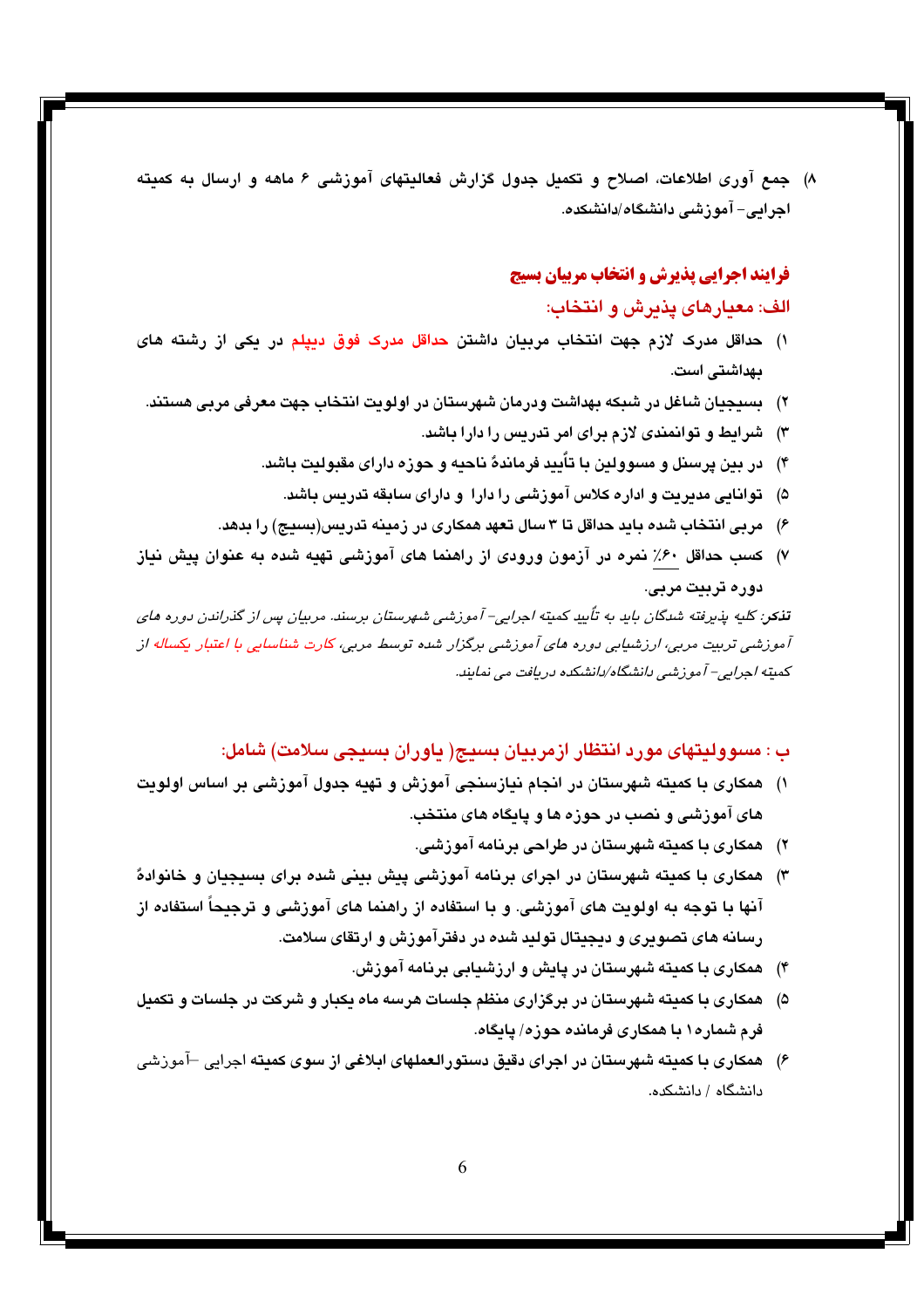۷) .همکاری با کمیته شهرستان در اجرای مداخلات آموزشی و ارتقاء سلامت بر اساس تفاهم نامه مشترک با بخش سلامت مانند مشارکت در طرح ریشه کنی فلج اطفال.

## **فرایند اجرایی انتخاب حوزه ها و پایگاه های فعال**

الف:معيارها و شرايط انتخاب.

- ١) داشتن فضای آموزشی منا سب.
- ۲) داشتن وسایل و تجهیزات آموزشی منا سب.
	- ۳) ترجیحاً داشتن مسوول امداد و بهداشت.
- ۴) امکان دسترسی گروه های هدف بسیج به کلاسهای آموزشی.

#### ب:شرح وظايف:

- ١) نصب بنر {واحد آموزش و ارتقاى سلامت} بر سر درب ورودى.
- ۲) اختصاص فضای مناسب برای نگهداری کتابهای آموزشی، CD های آموزشی و دستوراالعمل های مربوطه.
- ۳) معرفی واجد ین شرایط دوره مربیگری به کمیته اجرایی- آموزشی شهرستان با همکاری فرماندهان ناحیه و مربيان بسيج.
	- ٤) هماهنگی کلاسهای آموزشی با کمیته شهرستان در اجرا، یا پش، نظارت و گزارش فعالیت های آموزشی
		- ه) مشارکت در برنامه ریزی، اجرای آموزش و اعلام به کمیته شهرستان
		- ٦) فراخوانی گروههای هدف بسیج با همکاری فرماند هان ناحیه و مربیان بسیج.
		- ۷) همکاری با مربیان بسیج در پایش و نظارت بر اجرای فعالیت های آموزشی.
		- ۸) پایش و نظارت بر عملکرد مربیان بسیج و ارایه گزارش به کمیته شهرستان.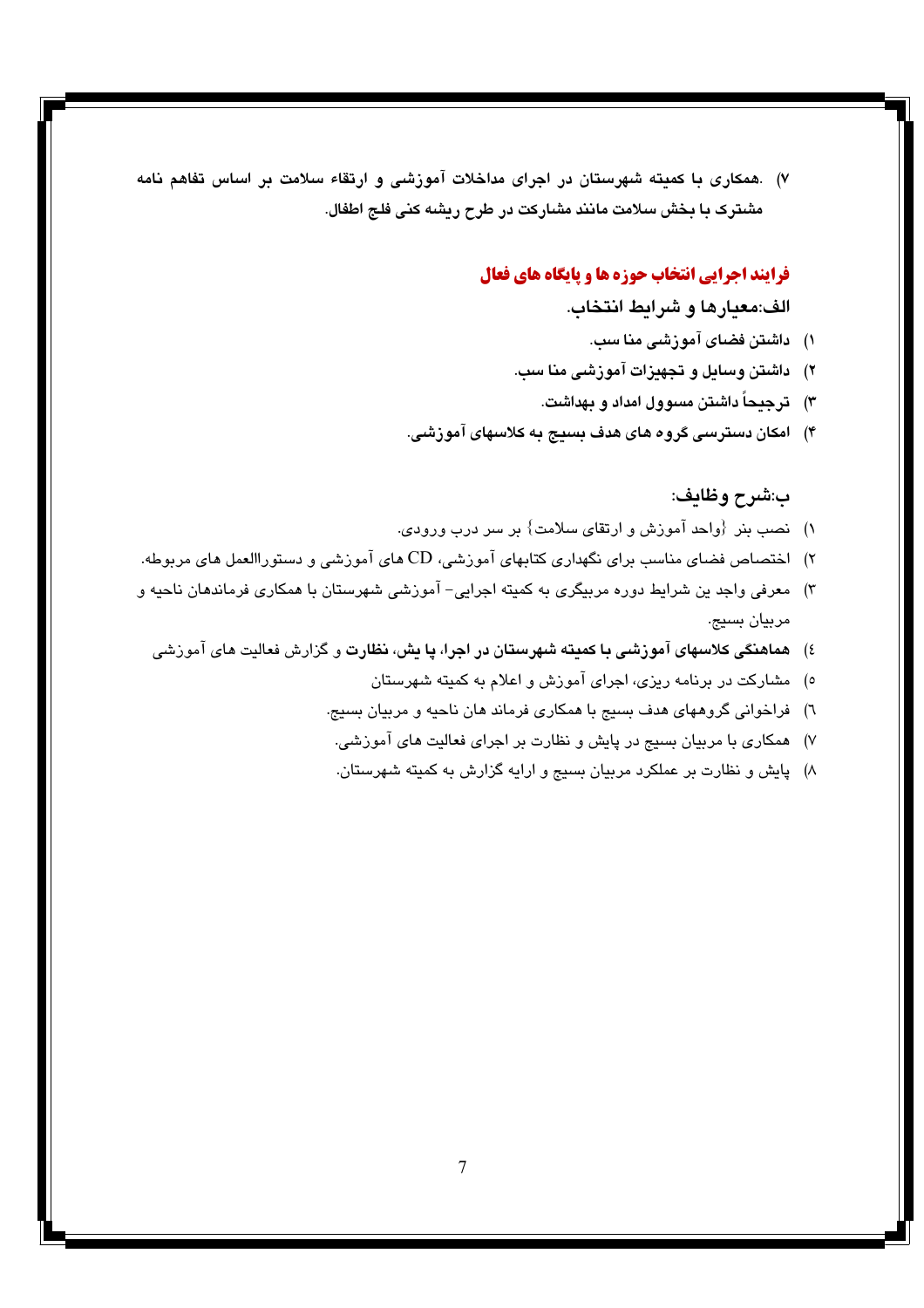## فرم شماره 1 : فرم گزارش فعالیتهای آموزشی ماهانه مربیان بسیج در حوزه/ پایگاه بسیج نام شهرستان:

نام حوزه/ پایگاه:

| ارزشیابی     |             | زمان آموزش |            | وسائل كمک آموزشى |  | روش آموزش |  | گروه هدف |       | موضوع |       |  |
|--------------|-------------|------------|------------|------------------|--|-----------|--|----------|-------|-------|-------|--|
| انجام<br>نشد | انجام<br>شد | تاريخ      | مدت(دقيقه) |                  |  |           |  |          | تعداد | عنوان | آموزش |  |
|              |             |            |            |                  |  |           |  |          |       |       |       |  |
|              |             |            |            |                  |  |           |  |          |       |       |       |  |
|              |             |            |            |                  |  |           |  |          |       |       |       |  |
|              |             |            |            |                  |  |           |  |          |       |       |       |  |
|              |             |            |            |                  |  |           |  |          |       |       |       |  |

**تذکر: روش آموزش مانند بحث گروهی، داستان گویی، کار عملی، پرسش و پاسخ، سخنرانی و....... آموزش گیرنده : مانند گروه بسیج دانشجویی، گروه بسیج دانش آموزی، خانم های بسیجی خانه دار ، خانواده های بسیجی و.......** 

تاريخ تكميل فرم:

نام استان:

نام تكميل كننده فرم:

امضائ مربي بسيج

**امضائ فرمانده حوزه یا گردان یا پایگاه** 

امضائ فرمانده ناحيه

\*\*\*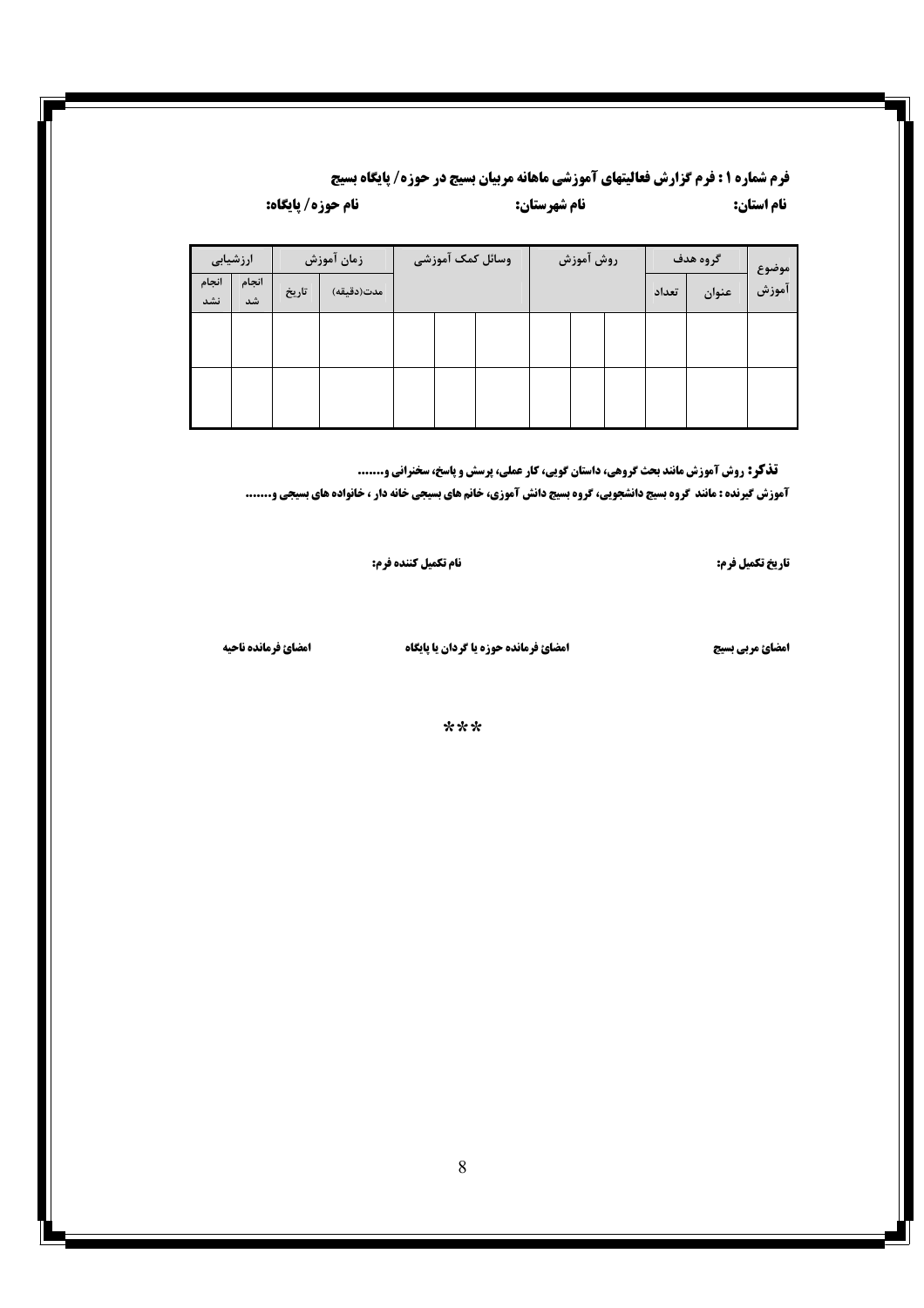## **فرم شماره2 : جدول گزارش فعا لیت های آموزشی 6 ماهه کمیته اجرایی -آموزشی شهرستان**

#### نام دانشگاه/ دانشکده

نام شهرستان /

| تعداد جلسات آموزشي ارزشيابي شده | تعداد کل آموزش | تعداد جلسات | موضوع | رديف |
|---------------------------------|----------------|-------------|-------|------|
|                                 | گیرندگان       | آموزشي      | آموزش |      |
|                                 |                |             |       |      |
|                                 |                |             |       |      |
|                                 |                |             |       |      |
|                                 |                |             |       |      |
|                                 |                |             |       |      |
|                                 |                |             |       |      |
|                                 |                |             |       |      |
|                                 |                |             |       |      |

## تاريخ تكميل فرم

**نام ونام خانوادگی و امضاء کارشناس آموزش سلامت:**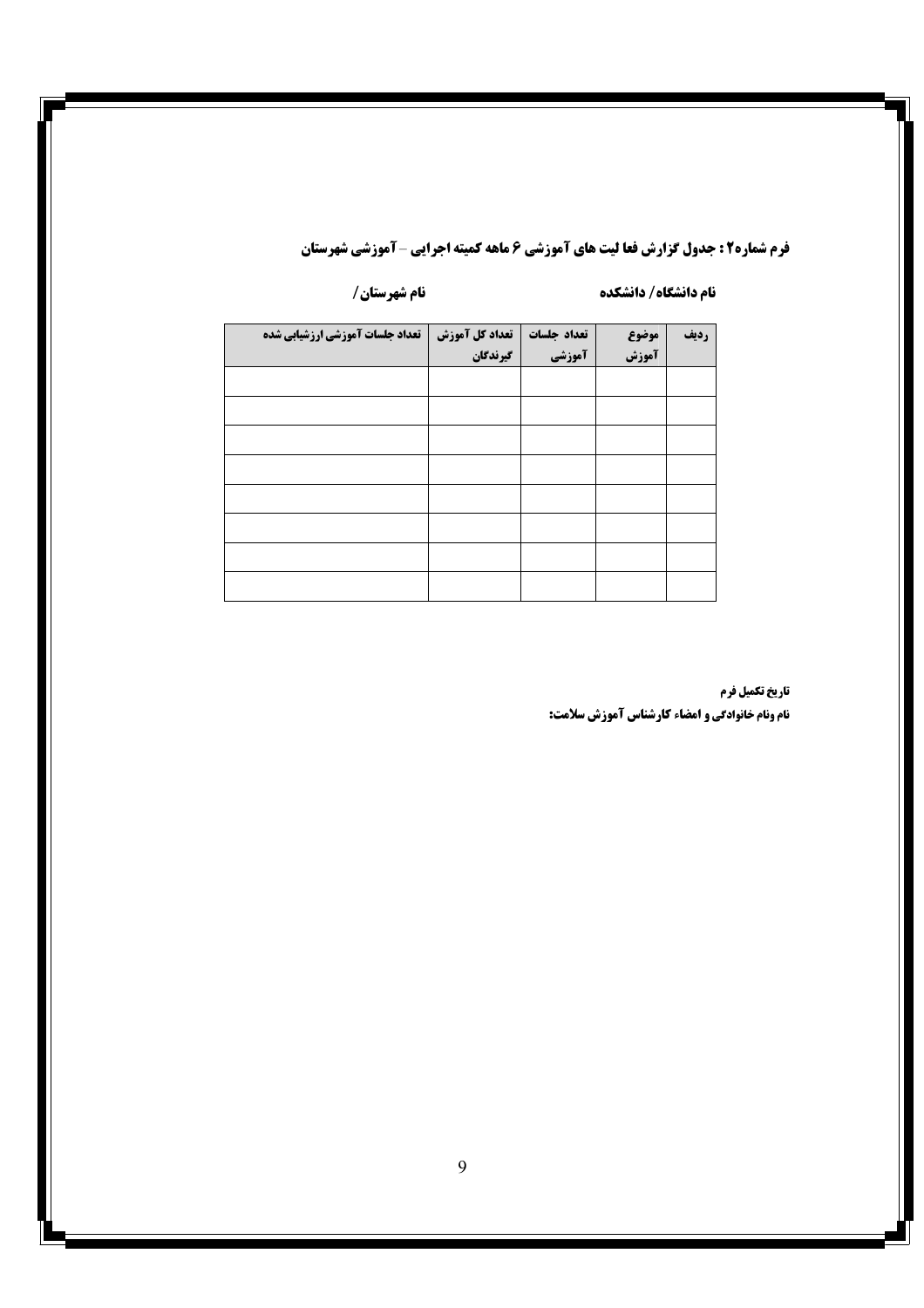|  |  | <b>فرم شماره 3 : گزارش شرکت مربیان بسیج در جلسات کمیته اجرایی - آموزشی شهرستان یا کمیته دانشگاه</b> |  |  |
|--|--|-----------------------------------------------------------------------------------------------------|--|--|
|--|--|-----------------------------------------------------------------------------------------------------|--|--|

| امضاء | <b>اسامی مربیان حاضر در جلسه</b> | مكان جلسه | موضوع جلسه | تاريخ |
|-------|----------------------------------|-----------|------------|-------|
|       |                                  |           |            |       |
|       |                                  |           |            |       |
|       |                                  |           |            |       |
|       |                                  |           |            |       |
|       |                                  |           |            |       |
|       |                                  |           |            |       |

تاريخ تكميل فرم **نام ونام خانوادگی و امضاء کارشناس آموزش سلامت:** 

 $* * *$